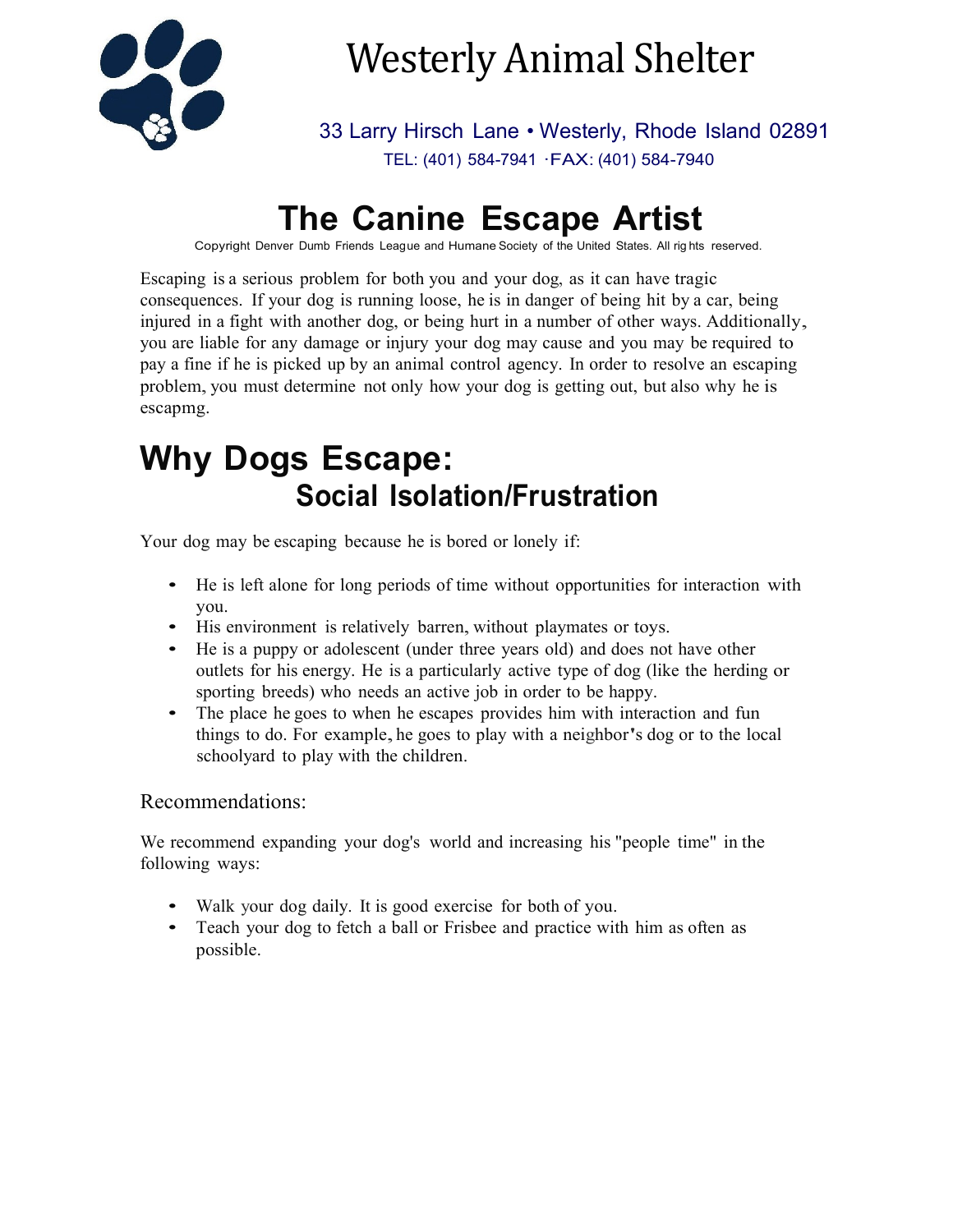- Teach your dog a few commands and/or tricks. Practice these commands and/or tricks every day for five to ten minutes.
- Take an obedience class with your dog and practice daily what you have learned.
- Provide interesting toys to keep your dog busy when you are not home. You can also rotate the toys to keep them interesting (see our handout: "Dog Toys and How to Use Them").
- Keep your dog inside when you are unable to supervise him.
- If you work very long days, take your dog to a "doggie day care," or ask a friend or neighbor to walk your dog.

## **Sexual Roaming**

Dogs become sexually mature at around six months of age. An intact dog is motivated by a strong, natural drive to seek out a mate. It can be very difficult to prevent an intact dog from escaping, because their motivation to do so is very high.

### Recommendations:

- Have your male dog neutered. Studies show that neutering will decrease sexual roaming in about 90 percent of the cases. If, however, an intact male has established a pattern of escaping, he may continue to do so even after he's neutered, so it is important to have him neutered as soon as possible.
- Have your female dog spayed. If your intact female dog escapes your yard while she is in heat, she'll probably get pregnant. Millions of unwanted pets are euthanized every year. Please do not contribute to the pet overpopulation problem by allowing your female dog to breed indiscriminately.

### **Fears and Phobias**

Your dog may be escaping in response to something he is afraid of if he escapes when he is exposed to loud noises, such as thunderstorms, firecrackers or construction sounds.

### Recommendations:

- Identify what is frightening your dog and desensitize him to it (see our handout: "Helping Your Dog Overcome the Fear of Thunder and Other Startling Noises"). Check with your veterinarian about giving your dog an anti-anxiety medication while you work on behavior modification.
- Leave your dog indoors when he is likely to encounter the fear stimulus. Mute noise by leaving him in a basement or windowless bathroom and leave on a television, radio or loud fan.
- Provide a "safe place" for your dog. Observe where he likes to go when he feels anxious, then allow ac- cess to that space, or create a similar space for him to use when the fear stimulus is present.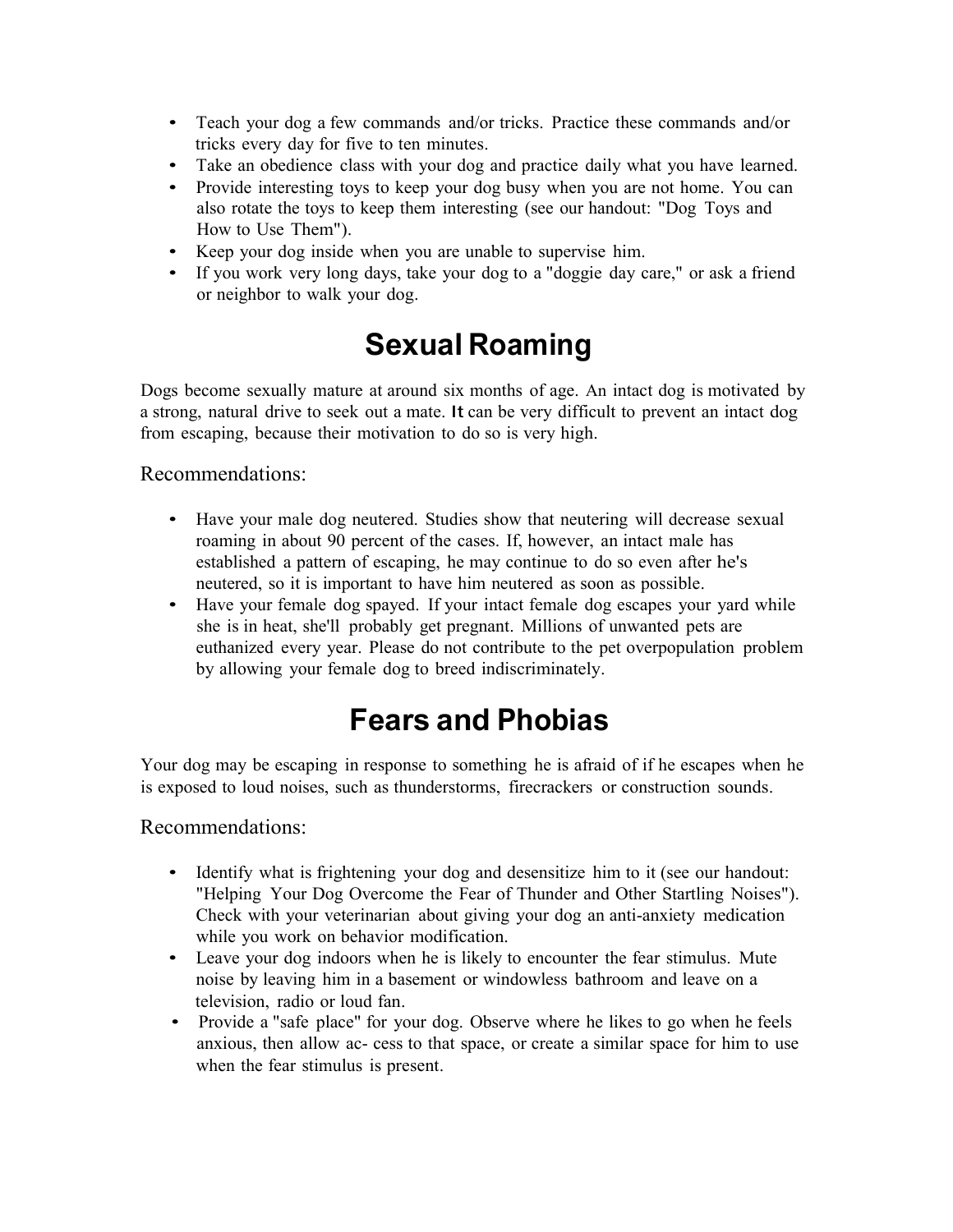## **Separation Anxiety**

#### **Your dog may be escaping due to separation anxiety if:**

- He escapes as soon as, or shortly after, you leave.
- He displays other behaviors that reflect a strong attachment to you, such as following you around, frantic greetings or reacting anxiously to your preparations to leave. He remains near your home after he has escaped.

#### **Factors that can precipitate a separation anxiety problem:**

- There has been a change in your family's schedule that has resulted in your dog being left alone more often.
- Your family has moved to a new house.
- There's been a death or loss of a family member or another family pet. Your dog has recently spent time at an animal shelter or boarding kennel.

#### Recommendations:

Separation anxiety can be resolved using counter-conditioning and desensitization techniques (see our handout: "Separation Anxiety").

# **How Dogs Escape:**

Some dogs jump fences, but most actually climb them, using some part of the fence to push off from. A dog may also dig under the fence, chew through the fence, learn to open a gate or use any combination of these methods to get out of the yard. Knowing how your dog gets out will help you to modify your yard. However, until you know why your dog wants to escape, and you can decrease his motivation for doing so, you will not be able to successfully resolve the problem.

### **Recommendations for Preventing Escape:**

For climbing/jumping dogs: Add an extension to your fence that tilts in toward the yard. The extension does not necessarily need to make the fence much higher, as long as it tilts inward at about a 45-degree angle.

For digging dogs: Bury chicken wire at the base of your fence (with the sharp edges rolled inward), place large rocks at the base, or lay chain-link fencing on the ground.

### **Punishment**

Never punish your dog after he is already out of the yard. Dogs associate punishment with what they are doing at the time they are punished. Punishing your dog after the fact will not eliminate the escaping behavior, but will only make him afraid to come to you.